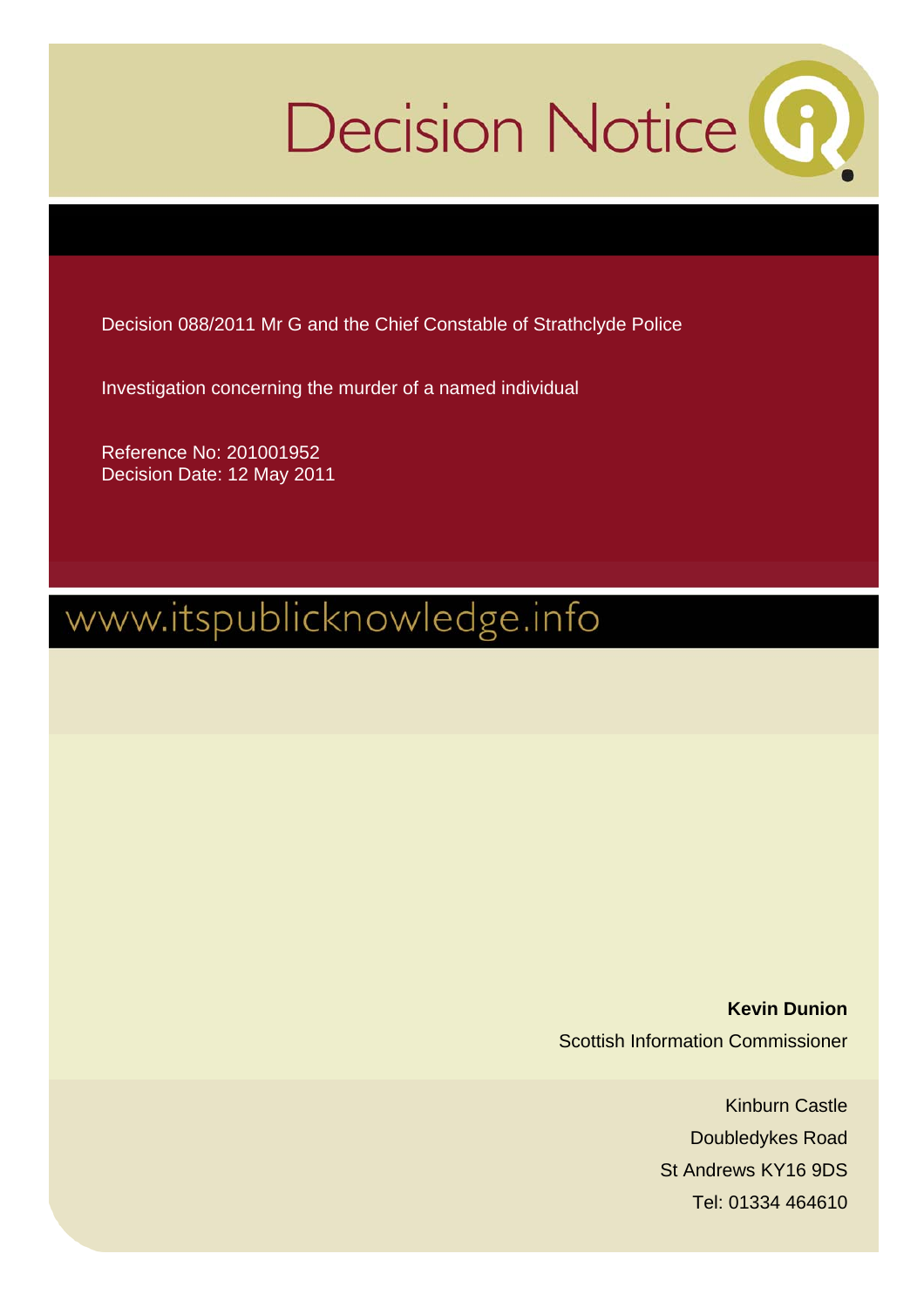

# **Summary**

Mr G requested from the Chief Constable of Strathclyde Police (Strathclyde Police) information pertaining to the investigation into the murder of named individual. Strathclyde Police refused to provide the requested information on the grounds that it was exempt from disclosure under sections 34(1), 35(1) and 38(1)(b) of Freedom of Information (Scotland) Act 2002 (FOISA). Following a review, Strathclyde Police disclosed some information, but maintained their decision that other information was exempt from disclosure under sections 34 and 35 of FOISA. They also indicated at this stage that they did not understand what information was being requested by some parts of Mr G's request. Mr G remained dissatisfied and applied to the Commissioner for a decision.

Following an investigation, the Commissioner found that Strathclyde Police had partially failed to deal with Mr G's request for information in accordance with Part 1 of FOISA. He concluded that they were entitled to withhold information relating to certain witnesses' statements under sections 34(1)(a)(i) and (b) of FOISA, and that no further information was held in relation to parts of Mr G's request where he had expressed dissatisfaction with the extent of information identified and supplied to him.

However, the Commissioner found that Strathclyde Police had failed to comply with Part 1 of FOISA by failing to comply fully with the duty to provide reasonable advice and assistance to Mr G with respect to some parts of his request. He also found that Strathclyde Police had failed to conduct a review in line with section 21 of FOISA (and in particular sections 21(4) and (5)) in relation to some parts of Mr G's request. The Commissioner required Strathclyde Police to conduct a review in relation to these parts of Mr G's request in compliance with section 21.

# **Relevant statutory provisions and other sources**

Freedom of Information (Scotland) Act 2002 (FOISA) sections 1(1), (3) and (6) (General entitlement); 2(1) (Effect of exemptions); 15(1) (Duty to provide advice and assistance); 17(1) (Notice that information is not held); 21(1), (4) and (5) (Review by Scottish Public Authority) and 34(1)(a)(i) and (b) (Investigations by Scottish Public Authorities and proceedings arising out of such investigations)

The full text of each of the statutory provisions cited above is reproduced in the Appendix to this decision. The Appendix forms part of this decision.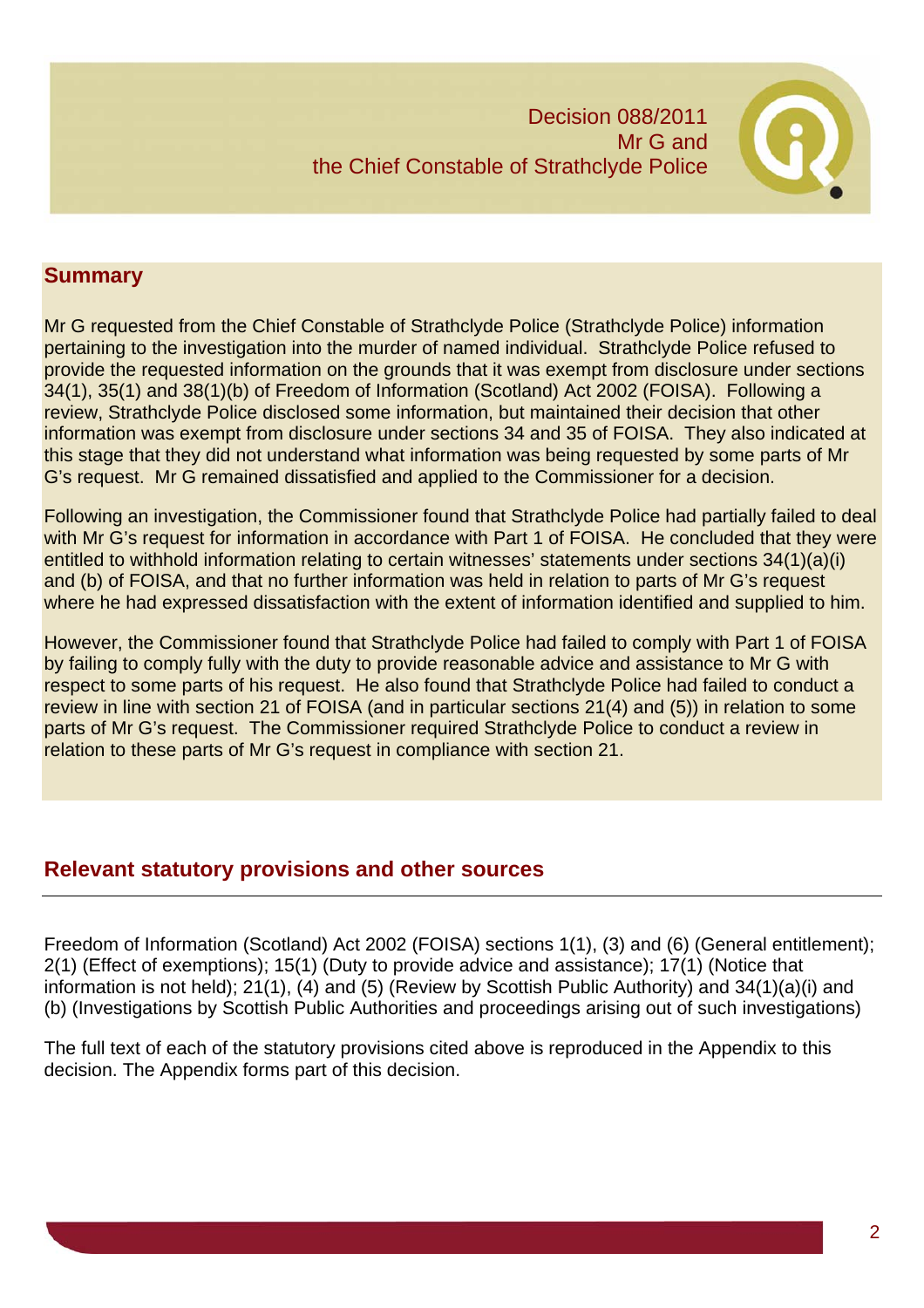

# **Background**

- 1. On 7 July 2010, Mr G wrote to Strathclyde Police requesting a range of information pertaining to their investigation into the murder of a named individual. This included:
	- i. The following information relative to each of four sightings of the deceased on CCTV camera footage
		- a) the identity or reference numbers of the CCTV camera
		- b) the precise location of the CCTV camera,
		- c) the timings recorded relative to the sightings,
		- d) the direction of travel of the deceased, as derived from the sightings
		- e) such additional information as has been derived from the sightings,
		- f) the video tape format (e.g. 'real time'/'time lapse' etc) relative to the sightings,
		- g) the cataloguing references relative to any sequences or stills produced.
	- ii. The following Information relative to a particular CCTV tape
		- a) the location of the camera(s),
		- b) dates and times of footage recovered relative to a particular location, and
		- c) any information relative to sightings of the deceased or a named witness at this locus.
	- iii.-vi. The number of statements made by five named witnesses, and the dates, times and references for each of these statements.
	- vii. All information as to steps taken to investigate the veracity of certain claims or as to any steps taken to eliminate a named person from the inquiry.
- 2. Strathclyde Police responded to this request in a letter dated 6 August 2010. They withheld the requested information in its entirety, stating that it was exempt from disclosure under sections 38(1)(b), 34(1)(a) and (b) and 35(1)(a) and (b) of FOISA.
- 3. On 17 August 2010, Mr G wrote to Strathclyde Police requesting that they review their response to his request. He commented that Strathclyde Police appeared not to have had regard to each element of his request when considering the application of exemptions, and that it had not given proper consideration to the public interest test in relation to the exemptions in section 34 and 35. He commented on each part of his request in turn, arguing in each case that the information requested should be disclosed.
- 4. On 29 September 2010, Strathclyde Police notified Mr G of the outcome of their review. Having reconsidered the request, they modified the previous decision as follows: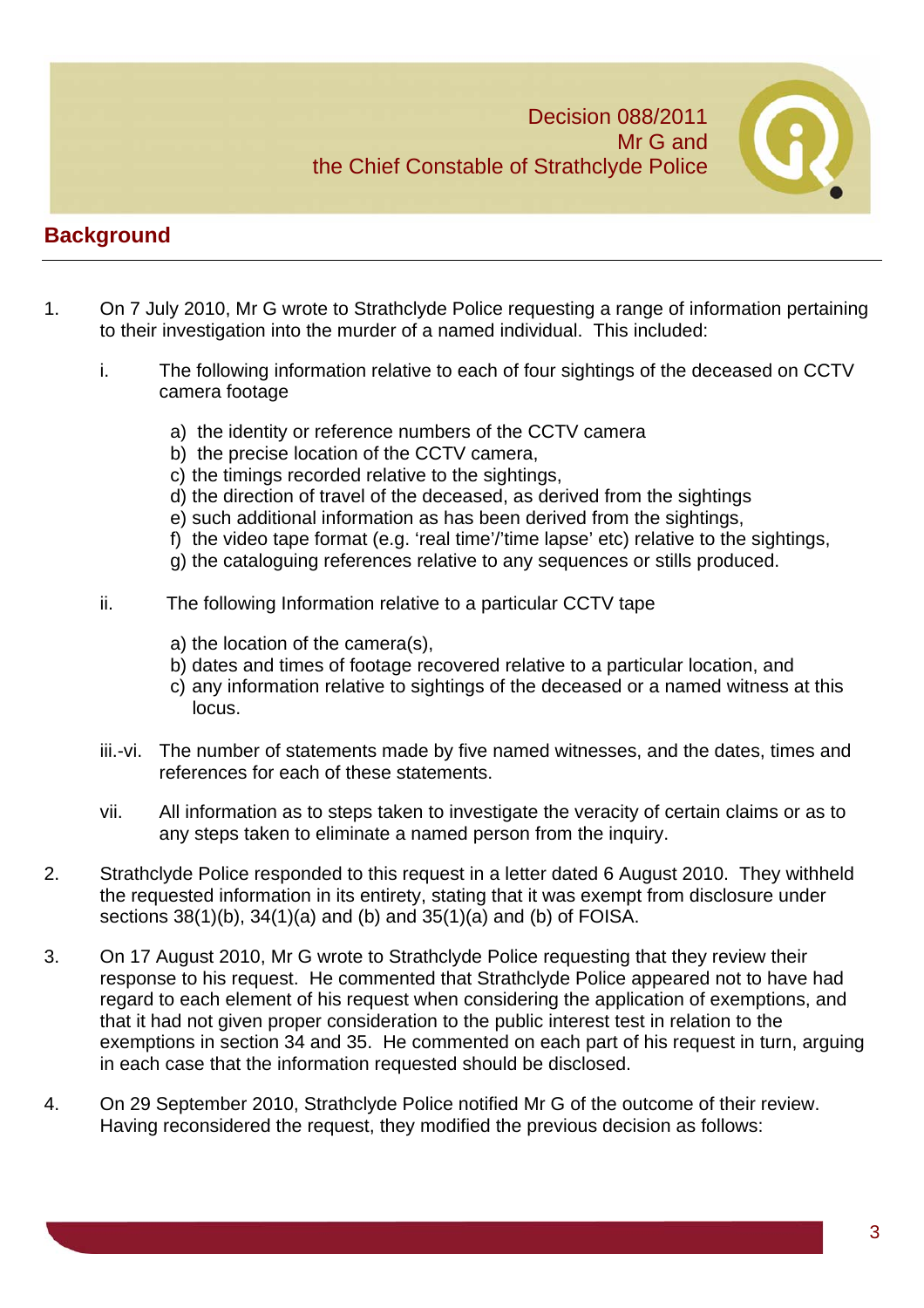

- With respect to parts i and ii of Mr G's request, Strathclyde Police disclosed some information about the CCTV cameras and timings of relevant sightings. They noted that they did not have the precise locations of the cameras, but provided some reference details about the cameras and the location and direction faced. Strathclyde Police stated that they did not hold information regarding the format of the tape (i.f), or catalogue references for stills produced (i.g). They indicated that they did not understand parts i.e and ii.c of the request (seeking information derived from or relative to the sightings).
- With respect to parts iii-vi, Strathclyde Police maintained its decision that the requested information was exempt from disclosure under sections 34 and 35 of FOISA.
- With respect to part vii, Strathclyde Police again indicated that they did not understand what information was being requested.
- 5. On 8 October 2010, Mr G wrote to the Commissioner, stating that he was dissatisfied with the outcome of Strathclyde Police's review and applying to the Commissioner for a decision in terms of section 47(1) of FOISA. Mr G expressed dissatisfaction with Strathclyde Police's handling of all parts of his request, except for parts i.c, i.d, and i.g and ii.a and ii.b.
- 6. The application was validated by establishing that Mr G had made a request for information to a Scottish public authority and had applied to the Commissioner for a decision only after asking the authority to review its response to that request.

# **Investigation**

- 7. On 25 October 2010, Strathclyde Police were notified in writing that an application had been received from Mr G and were asked to provide the Commissioner with any information withheld from him. Strathclyde Police responded with the information requested and the case was then allocated to an investigating officer.
- 8. The investigating officer subsequently contacted Strathclyde Police, giving them an opportunity to provide comments on the application (as required by section 49(3)(a) of FOISA) and asking them to respond to specific questions. In particular, Strathclyde Police were asked to justify their reliance on any provisions of FOISA (with particular reference to sections 34 and 35), and to respond to questions to inform the Commissioner's consideration of each part of Mr G's request and the matters giving rise to his dissatisfaction.
- 9. Strathclyde Police provided detailed responses to each of the points raised, along with their comments on the case.
- 10. Mr G's submissions were sought and received regarding his comments on why the public interest test favoured disclosure in relation to the information being withheld under sections 34 and 35 of FOISA.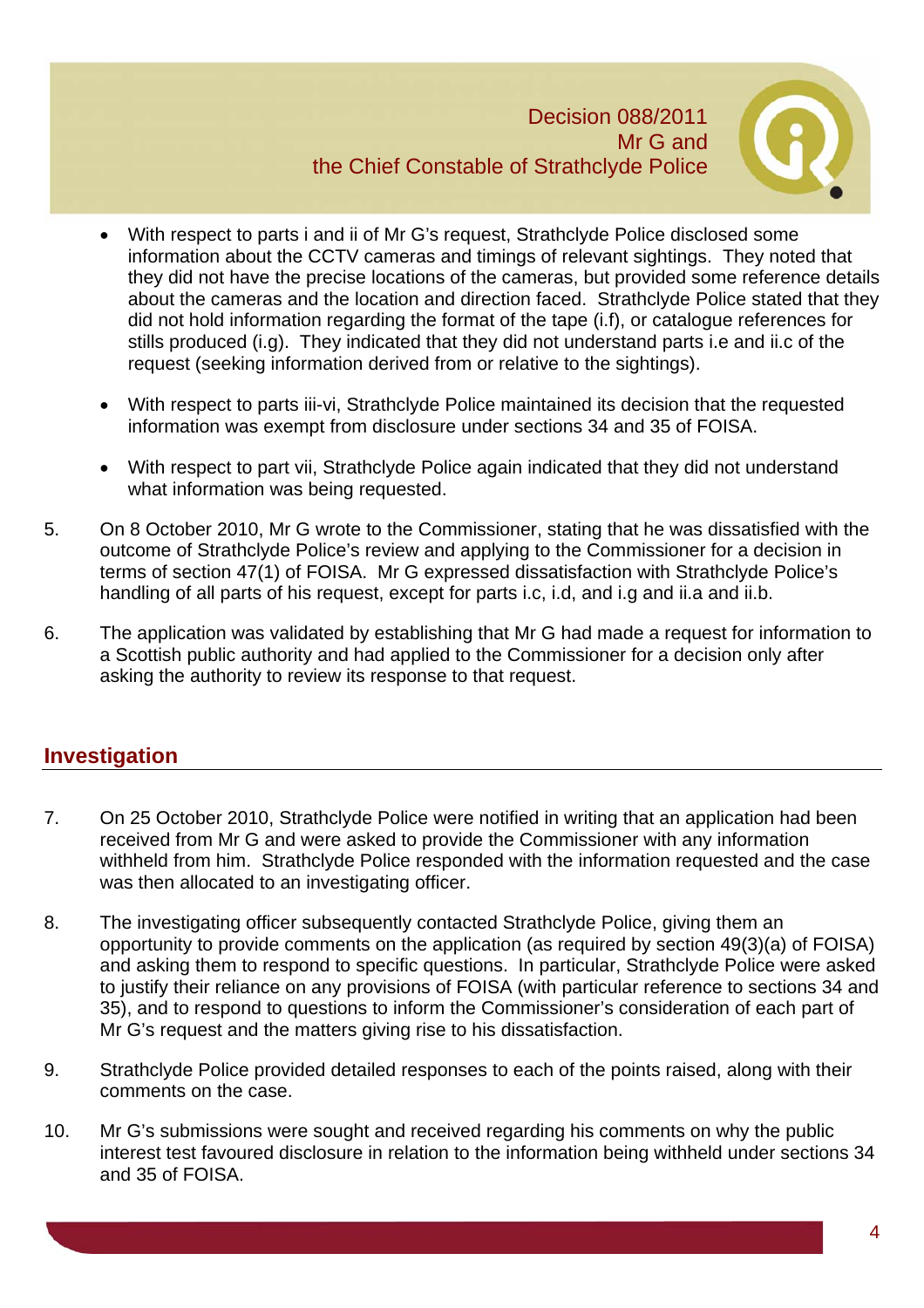

11. The submissions received from Strathclyde Police and Mr G are summarised (where relevant) below.

# **Commissioner's analysis and findings**

- 12. In coming to a decision on this matter, the Commissioner has considered all of the withheld information and the submissions made to him by both Mr G and Strathclyde Police and is satisfied that no matter of relevance has been overlooked.
- 13. As noted above, Mr G expressed dissatisfaction with Strathclyde Police's handling of all parts of his request except for parts i.c, i.d, i.g and ii.a and ii.b. The matters giving rise to Mr G's dissatisfactions were:
	- He did not consider he had been provided the information he expected or believed to be held (parts i.a, i.b, i.f)
	- He considered his requests were clear, and any lack of clarity should have been raised with him prior to a response being issued (parts i.e, ii.c and vii), and
	- He considered Strathclyde Police had incorrectly withheld information (parts iii vi).
- 14. In what follows, the Commissioner has considered the matters raised by Mr G in turn.

#### **The extent of information held and provided (parts i.a, i.b, i.f)**

- 15. With respect to parts i.a and i.b of Mr G's request, he sought the following in relation to four sightings of the deceased captured on CCTV camera:
	- a) the identity or reference numbers of the CCTV camera
	- b) the precise location of the CCTV camera,

When responding to his request for review, Strathclyde Police indicated that the CCTV camera did not have a precise location, and they provided Mr G with a single Home Office Large Major Enquiry System (HOLMES) reference number for the CCTV cameras. Mr G noted that this response appeared to be contradicted by the information supplied in response to parts i.c and i.d of his request, which gave details of recordings made by four different cameras, which were allocated individual numbers. He commented that it seemed somewhat improbable that each of the four cameras listed did not have a precise location since each was fixed at a particular location within the relevant town centre. He noted that it was not clear whether the reference given in response to part i.a referred to an individual camera or the entire system.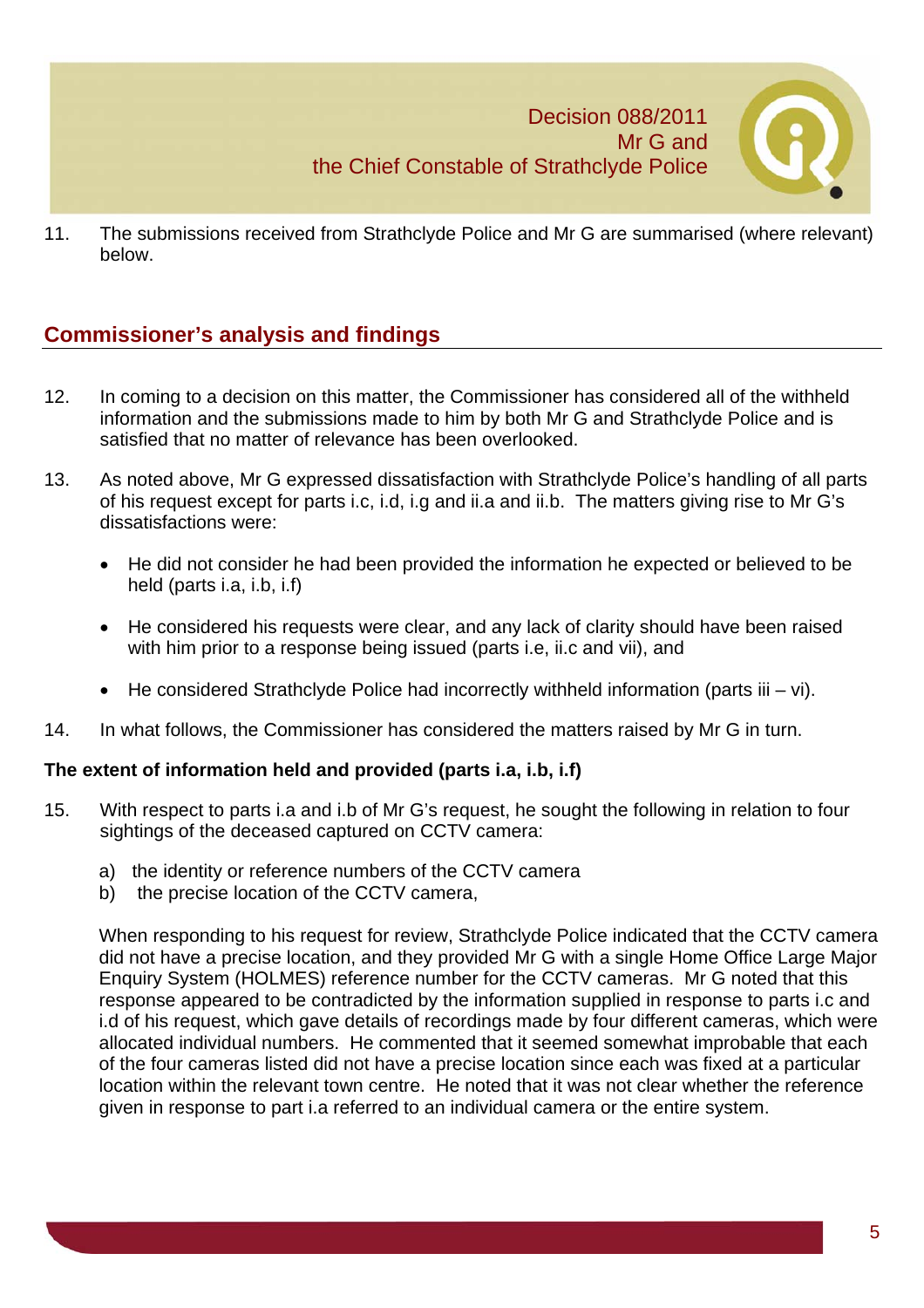

- 16. Part i.f of Mr G's request asked about the format of the CCTV tapes and Strathclyde Police informed him that they did not hold this information. Mr G has indicated that he believed Strathclyde Police were aware of whether the images in their possession are derived from real-time or time-lapse systems, as this would be immediately obvious on viewing.
- 17. The matter to be considered in relation to each of these parts of Mr G's request is whether any further relevant information is held by Strathclyde Police.
- 18. In their submissions, Strathclyde Police stated that they had provided all the information that was held in responding to parts i.a and i.b of Mr G's request, when providing the HOLMES reference under which the information about the cameras is held, and (within their response to part i.d), the number given to each camera within their records. Beyond this, Strathclyde Police noted that they held only general information about the CCTV cameras, and did not have records revealing the precise location. They also noted that the CCTV cameras are owned and operated by the relevant local authority, and as such they were not Strathclyde Police property, and they were not referenced by any other force information relating to the investigation.
- 19. With respect to the format of the recordings, Strathclyde Police maintained in their submissions that they did not hold the requested information. Strathclyde Police went on to explain that checks were undertaken with the police office where the physical information was initially held, but it was understood that the recordings themselves were now held by the Crown. As such, Strathclyde Police maintained that it was not possible to ascertain the format of the original CCTV recordings without further investigation with the Crown Office.
- 20. Having considered the nature of the information requested by Mr G, the passage of time since the events to which it relates, and the explanations provided by Strathclyde Police, the Commissioner is satisfied that they hold no further information which would satisfy parts i.a, i.b. and i.f of Mr G's request.
- 21. The Commissioner therefore finds that Strathclyde Police complied with Part 1 of FOISA when dealing with these parts of Mr G's requests. In particular, he notes that Strathclyde Police
	- Complied with section 1(1) of FOISA by supplying the information that they did hold and which fell within the scope of parts i.a and i.b of Mr G's request and
	- Correctly gave notice (in terms of section 17(1) of FOISA) that they did not hold the information sought by part i.f of Mr G's request.
- 22. However, in relation to each of these parts, the Commissioner has been advised by Strathclyde Police that they understand that other public authorities are likely to hold information about the matters raised by Mr G's request. However, Strathclyde Police did not give any such explanation to Mr G, or advise him to pursue his requests through such channels.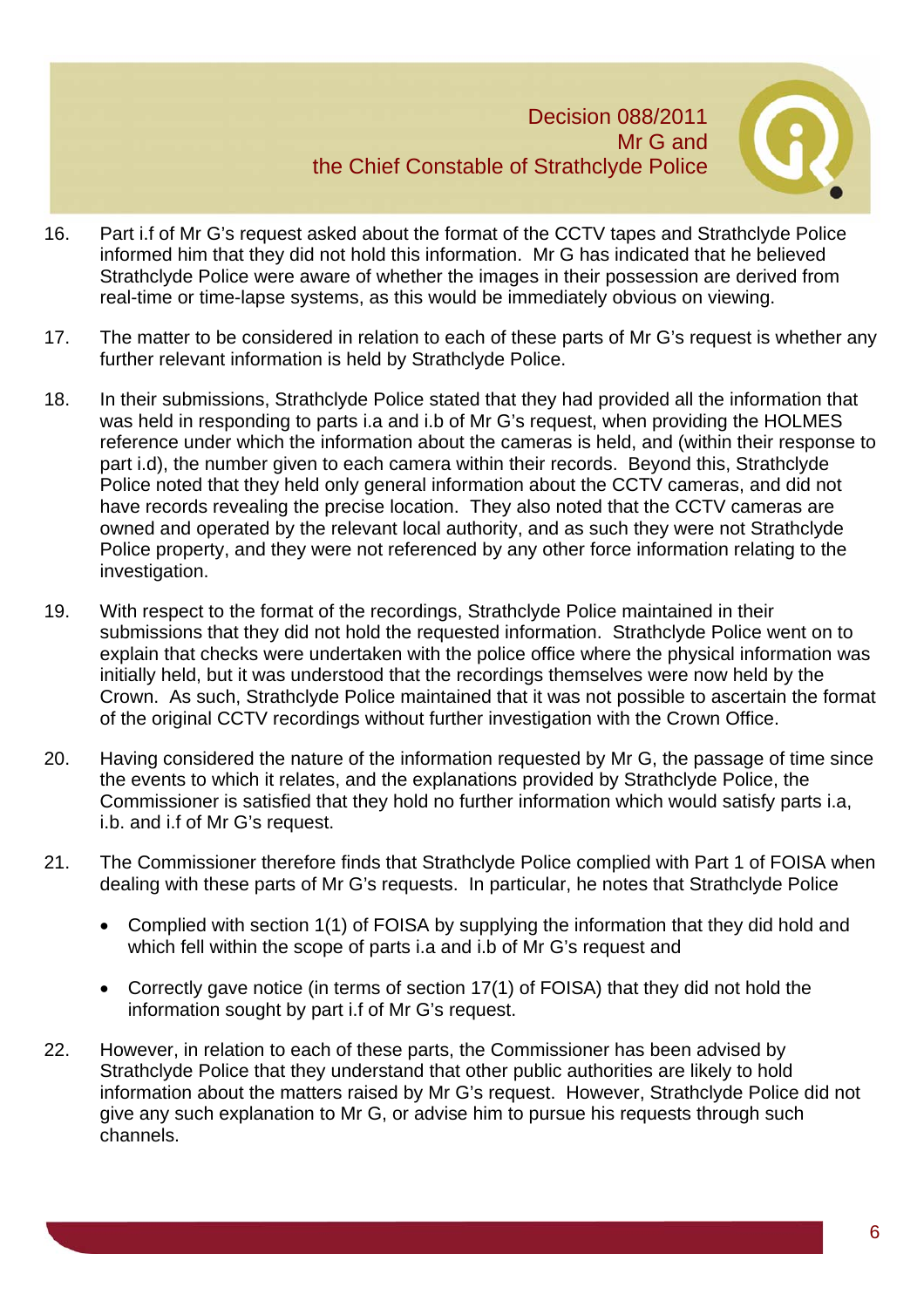

- 23. Section 15(1) of FOISA creates a duty on public authorities to provide reasonable advice and assistance to a person who proposes to make, or has made, a request for information. The Commissioner considers that by not informing Mr G that another authority may hold the information he sought, Strathclyde Police failed to comply fully with the duty under section 15(1) of FOISA.
- 24. As the Commissioner's comments above have made clear which public authorities are believed to hold the relevant information, the Commissioner can see no purpose in requiring Strathclyde Police to take steps to rectify this failing in response to this decision. Consequently, he does not require any steps to be taken by Strathclyde Police in relation to this breach.

#### **Failure to understand and respond (parts i.e and ii.c and vii)**

- 25. Within parts i.e and ii.c of his request Mr G sought
	- "such additional information as has been derived from the sightings" referred to in part i and
	- any information relative to sightings of the deceased or a named witness at the locus of the CCTV camera referred to in part ii.
- 26. Within part vii, Mr G requested any information as to the steps taken to investigate the veracity of claims made by an individual, or as to steps taken to eliminate that individual from their enquiries.
- 27. Although Strathclyde Police's initial response purported to address all parts of his information request, and indicated that the information was entirely exempt from disclosure, their response to Mr G's request for review in relation to each of these parts indicated that they did not understand what information was being requested. At this stage, Strathclyde Police neither disclosed information in response to these parts nor indicated that the information was considered to be exempt for disclosure (or that any provision within Part 1 of FOISA disapplied the right of access in section 1(1)).
- 28. Mr G has commented that, to the extent to which his requests were unclear, the authority could have reverted to him to clarify this. With respect to part i.e, however, he indicated that he considered it likely that information about the movements of the deceased was derived from each of the sightings. He maintained that the terms of parts ii.c and vii appeared to be quite clear.
- 29. In their submissions, Strathclyde Police indicated that, when considering Mr G's review, the review panel did not form any specific interpretation of these parts of Mr G's request. They commented that they were "perhaps misled by the vagueness" of the request, and noted that they had expected that Mr G (an applicant who commonly makes requests in very precise terms) would reply with a more pointed request detailing exactly what information he was looking for. Having recognised that Mr G did not do so, it accepted that it was perhaps an oversight not to have entered into correspondence with him as part of the review process.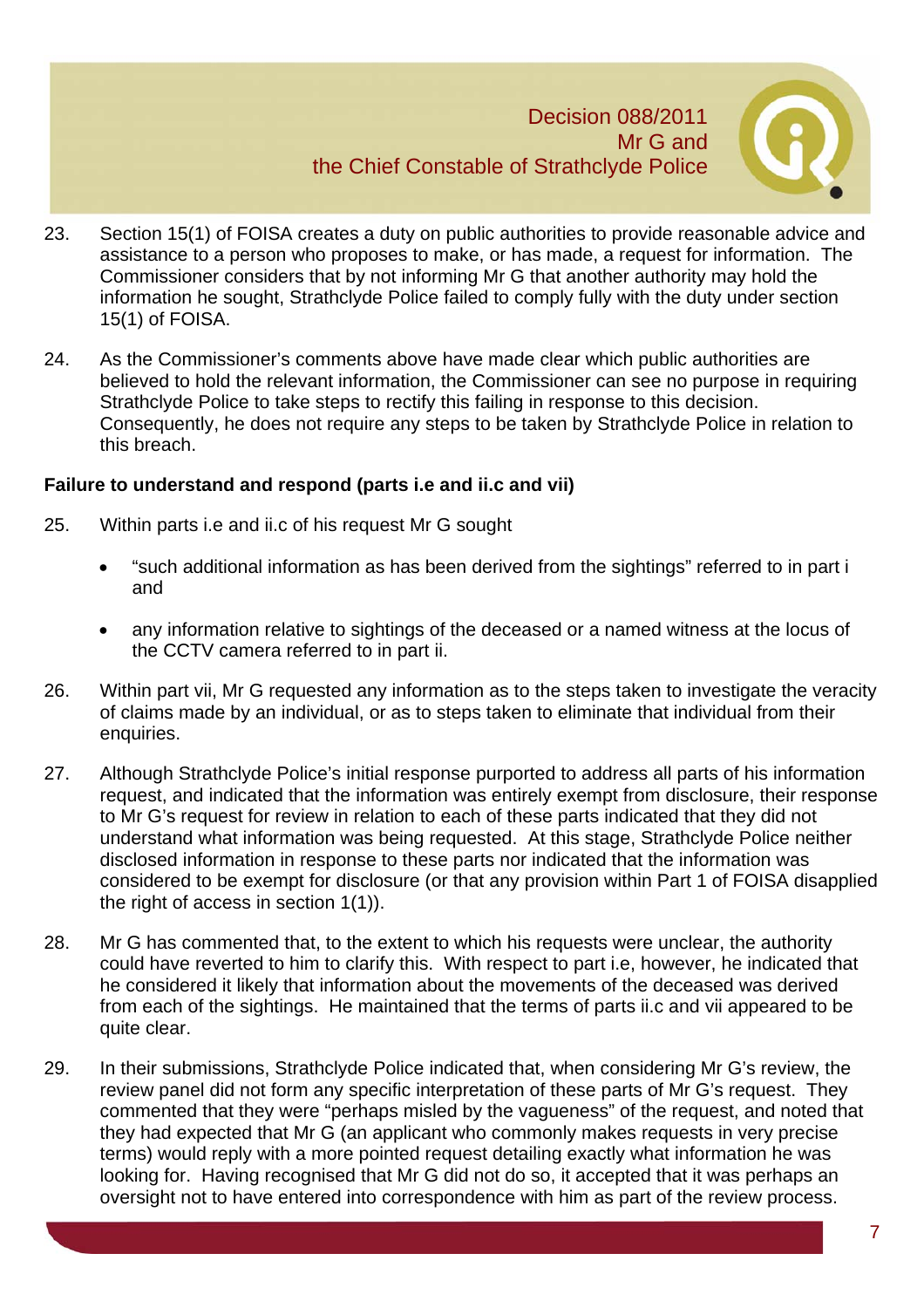

- 30. Strathclyde Police indicated that their initial interpretation of these requests, which had formed the basis of their initial response, had been that any information relating to named individuals within police records, reports or subsequent court records was either provided by those individuals or involved them as witnesses, suspects or otherwise, during a criminal investigation. Accordingly, they maintained that the exemptions in section 34 and 35 of FOISA were engaged. It referred to their submissions on these exemptions and the public interest test in support of such a position.
- 31. With particular reference to part vii, Strathclyde Police commented that, given the wording of the applicant's question, it was not clear what *recorded* information he required, and they suggested that he sought more of an explanation or opinion, in which case the request was not technically a valid one.
- 32. Having considered all of the above, the Commissioner has concluded that, by failing to respond to these parts of Mr G's requests when notifying him of the outcome of their review, Strathclyde Police breached the requirements of Part 1 of FOISA.
- 33. Section 8(1) of FOISA states that a request for information for the purposes of FOISA is any request which is (a) made in writing or another form capable of being used for subsequent reference; (b) states the name of the applicant and an address for correspondence and (c) describe the information requested.
- 34. In any case where a public authority reasonably considers that it needs further information to enable it to identify and locate the information requested (where a request meets the requirements of section 8(1)), it is entitled under section 1(3) of FOISA to notify the applicant of this and to specify what further information is required. Where further information is sought from the applicant in terms of section 1(3) of FOISA, the public authority is not obliged to give the requested information until the further information has been received, provided the requirement is reasonable.
- 35. Furthermore, section 15(1) creates a duty for a public authority to provide reasonable advice and assistance to a person who makes or proposes to make an information request. Should a person purport to request information in terms of FOISA, but fail to meet all of the requirements of section 8(1) (and so fail to make a valid request engaging their rights under FOISA), it would be appropriate for the public authority to give advice to the applicant on how to make a request in a way that meets the requirements of section 8(1). If the failure is with respect to the requirement to describe the information requested, appropriate advice would include an explanation of the requirement, and why the description provided was considered deficient, and guidance on making a proper request.
- 36. As noted by Mr G, had Strathclyde Police considered that his information request had failed to provide an adequate description of the information he wished to access, it would have been appropriate for Strathclyde Police to take steps to either seek clarification of the request or offer advice and assistance on making a request prior to making any response. However, Strathclyde Police did neither of these things, and instead purported to respond without identifying any doubt about what was being sought.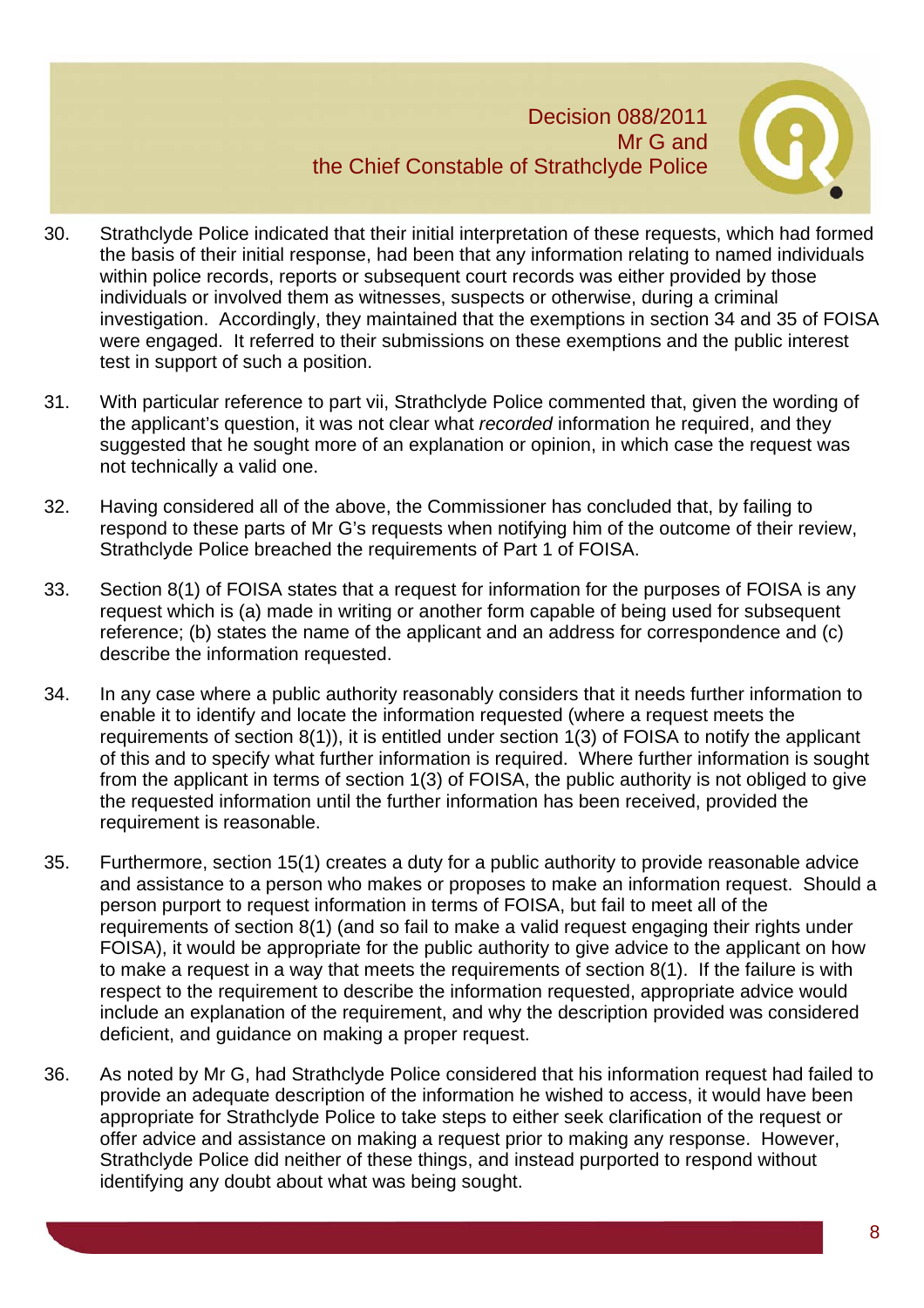

- 37. Having considered the terms of these parts of Mr G's request, the Commissioner considers that, on an ordinary reading, it is clear what information is being requested. While these parts of the request are expressed in quite general terms, this seems reasonable when a person outside Strathclyde Police could not be certain as to what recorded information might be held on the specified topics.
- 38. With respect to parts i.e and ii.c, the Commissioner considers (in the absence of further clarification or evidence to the contrary) it clear that the requests are seeking any recorded information that would indicate what findings or evidence had been drawn from consideration of the specified CCTV recording. With respect to part vii, the Commissioner considers it to be clear that the request is seeking recorded information that would evidence the steps taken by Strathclyde Police in relation to the matters specified. The information falling within this request would be that which would confirm which steps were taken, when and by whom.
- 39. The Commissioner is satisfied that each part of Mr G's information request met the requirements section 8(1), and so Strathclyde Police was obliged to provide a response.
- 40. While it might have been reasonable for Strathclyde Police to engage in discussion with Mr G about these particular parts of his request to enable them to better understand the matters of concern to Mr G, and to assist and focus any searches for relevant information, Strathclyde Police did not take advantage of the provision in section 1(3) to do so.
- 41. Section 21(1) of FOISA gives public authorities a maximum of 20 working days following the date of receipt of the requirement to comply with a requirement for review, again subject to exceptions which are not relevant to this case.
- 42. Section 21(4) of FOISA states that, on receipt of a requirement for review, an authority may do the following in respect of the information request to which it relates:
	- i. confirm a decision complained of, with or without such modifications as it considers appropriate;
	- ii. substitute for any such decision a different decision; or
	- iii. reach a decision, where the complaint is that no decision had been reached.
- 43. Section 21(5) then requires the public authority to give the applicant notice in writing of what it has done under subsection (4) and a statement of its reasons for so doing.
- 44. In this case, Strathclyde Police did conduct a review of their handling of Mr G's request. However, with respect to parts i.e, ii.c and vii of his request, that review did not produce any of the outcome allowed by section 21(4), and so Strathclyde Police failed to comply with the requirements of section 21(4) and (5) of FOISA.
- 45. In order to comply with Part 1 of FOISA, the Commissioner requires Strathclyde Police to conduct a review that complies with the requirements of section 21(4) in relation to these parts of Mr G's request, and to notify Mr G of the outcome of this review in line with section 21(5) of FOISA.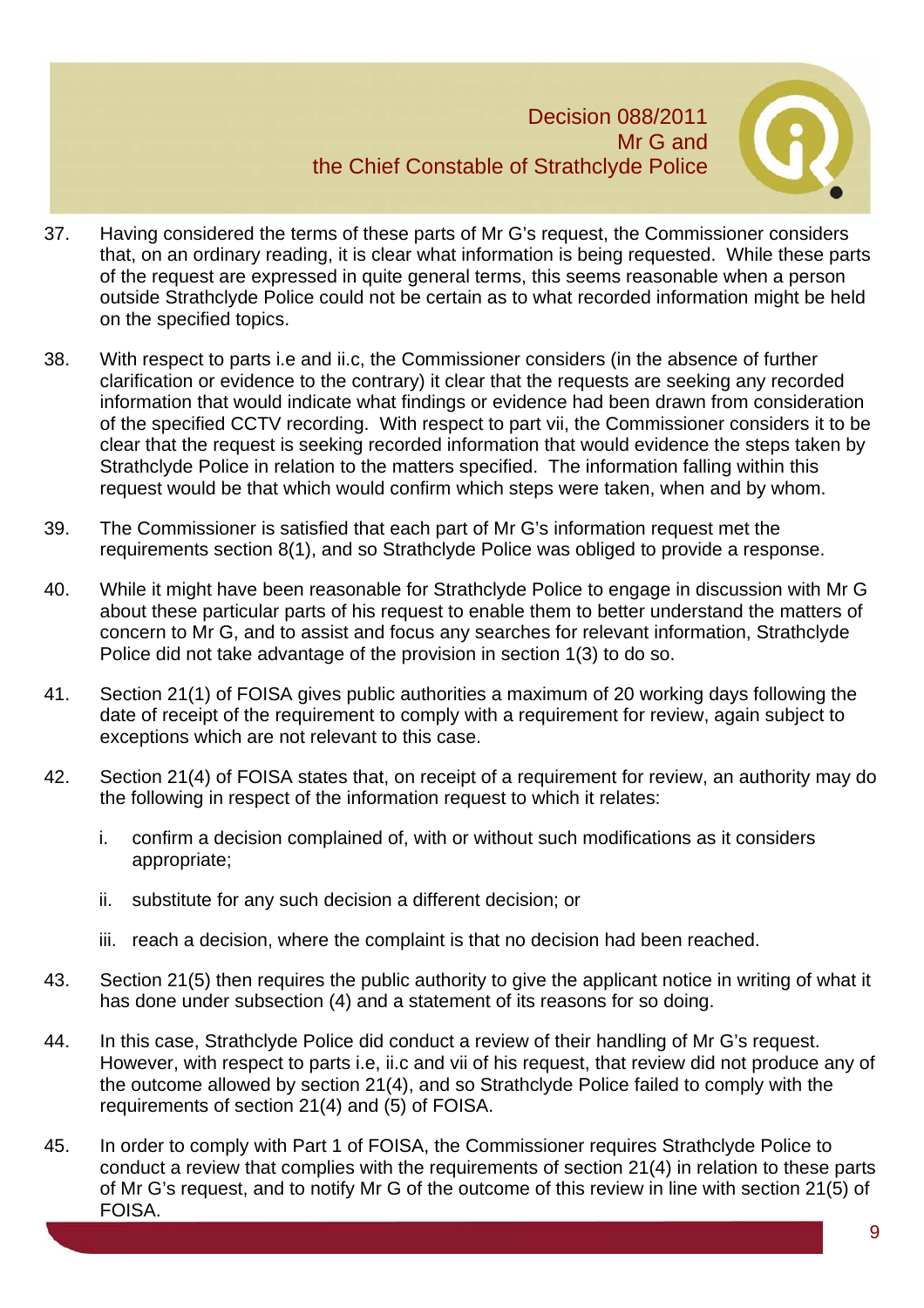

46. If Strathclyde Police considers it would be beneficial to contact Mr G in order to better understand the intended scope or focus of these parts of his request, they may choose to do so prior to issuing their response.

#### **Information withheld – parts iii - vi**

- 47. In parts iii, iv, v and vi of his request, Mr G requested in relation to a number of named individuals, information detailing the number of statements they had given, the dates and times on which each statement was given, and the HOLMES reference for each statement.
- 48. Strathclyde Police withheld this information on the basis that it was exempt from disclosure under sections 34(1)(a)(i) and (b) and sections 35(1)(a) and (b) of FOISA

#### **Section 34(1)(a)(i) & (b)**

- 49. Section 34 provides a number of exemptions from disclosure which apply if the requested information has at any time been held by a Scottish public authority for the purposes of certain investigations. Relevant investigations include an investigation which the authority has a duty to conduct to ascertain whether a person should be prosecuted for an offence (section 34(1)(a)(i)) and an investigation which may lead to a decision to make a report to the procurator fiscal to enable it to be determined whether criminal proceedings should be instituted (section 34(1)(b)).
- 50. Strathclyde Police explained that the information withheld from Mr G was gathered and recorded for the purposes of an investigation which that they had a duty to conduct in order to ascertain whether a person or persons should be prosecuted for an offence. Following the investigation, a report was made to the Procurator Fiscal, and an individual was subsequently convicted of murder.
- 51. If information has been held by a Scottish public authority for the purposes of an investigation covered by section 34(1) of FOISA, it automatically falls under the relevant exemption. The Commissioner is satisfied that details of the number of witness statements received from particular witnesses, and the dates, times and references given to those statements is entirely information held by Strathclyde Police for the purposes of a criminal investigation which Strathclyde Police had a duty to conduct, and in relation to which a report was made to the Procurator Fiscal, leading to a criminal trial and conviction. He is therefore satisfied that the exemptions in sections 34(1)(a)(i) and (b) are both applicable to this information.
- 52. However, the exemptions in section 34(1) are subject to the public interest test required by section 2(1)(b) of FOISA and the Commissioner must go on to consider whether the public interest in disclosing the information is outweighed by the public interest in maintaining the exemption.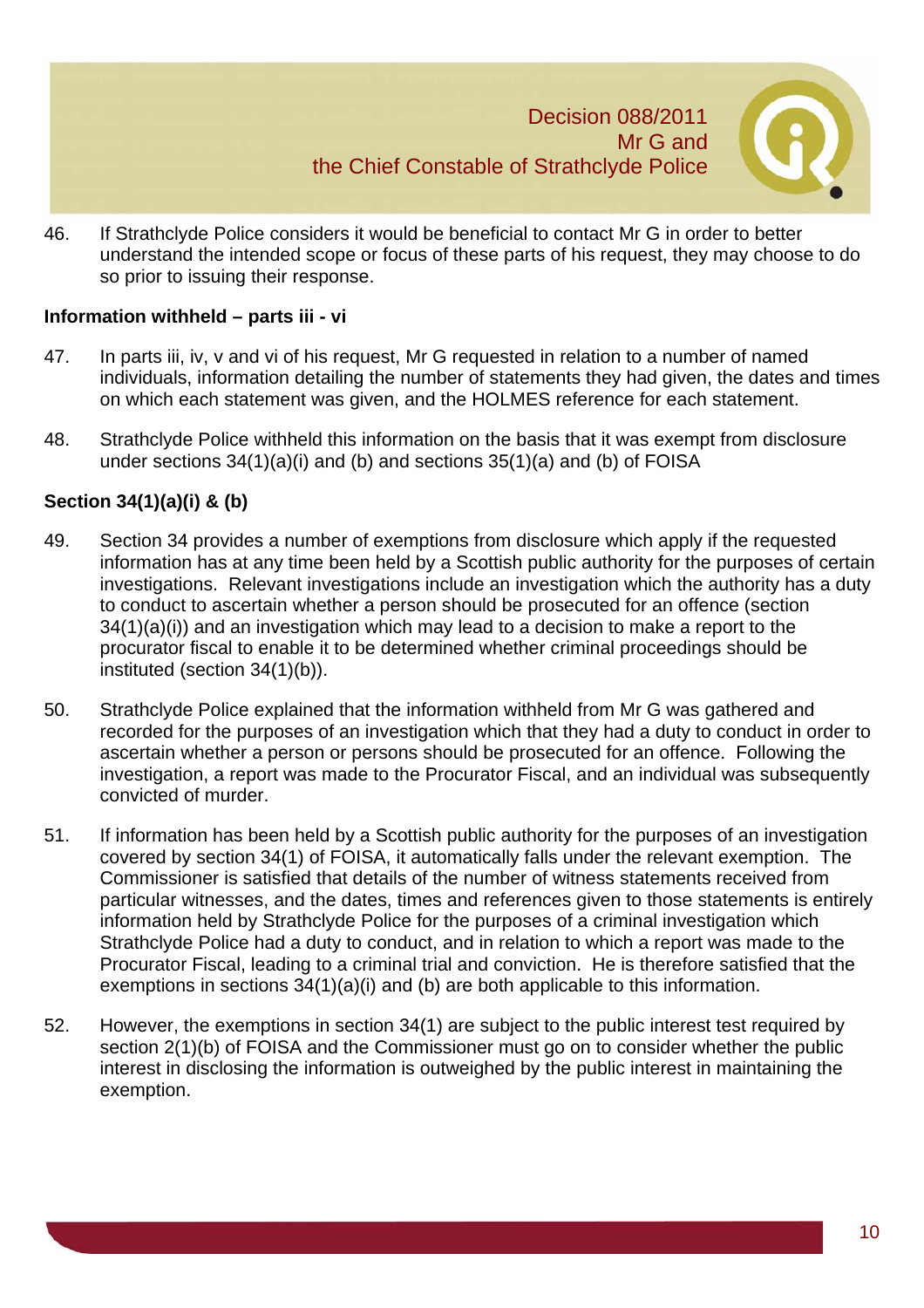

#### *Public interest – submission from Strathclyde Police*

- 53. Strathclyde Police accepted that considerations such as justice to the individual might show there would be public interest in disclosure, but they believed that the balance of public interest lay in withholding the information.
- 54. Strathclyde Police noted (inter alia) that the withheld information related to statements obtained as part of a criminal investigation. They noted that such information is considered in general terms to be confidential and would only be disclosed during proceedings instigated as a result of the investigation or other due legal process.
- 55. They maintained that disclosure of such information may discourage or prevent the public from contacting the police in the future, for fear that their information would be publicly disclosed. This, they argued, would be detrimental to the efficient and effective conduct of Strathclyde Police, as the police must be in a position to fully investigate matters reported to them.

#### *Public interest – submission from Mr G*

- 56. In his application and further submissions to the Commissioner, Mr G argued that Strathclyde Police had failed to properly consider the public interest test, and it had offered only generalised views of what regards the public interest in the wide context of the exemptions cited, without attempting to offer justification for the exemptions in relation to each element of his request.
- 57. He noted that he had not requested the content of any witness statements, and he did not consider the requested information to be in any way sensitive or controversial. He maintained that there was a clear public interest in transparency and confidence in the criminal justice system in relation to the availability of the information concerned. He also noted that, as much information relating to the investigation was made public at the time, the same approach should be taken now and the withheld information should be made public.

#### *Public interest test – the Commissioner's view*

- 58. The Commissioner has carefully considered the public interest arguments put forward by Mr G and Strathclyde Police (including those parts which are not summarised in full in this decision).
- 59. Noting Mr G's concerns, he has taken care to consider these arguments with regard to the particular information under consideration. He recognises that some of the comments made by Strathclyde Police appear to be made in very general terms, which in places have given the impression of considering the public interest in relation to the substance of police reports or witness statements, rather than the narrower types of information about statements requested by Mr G.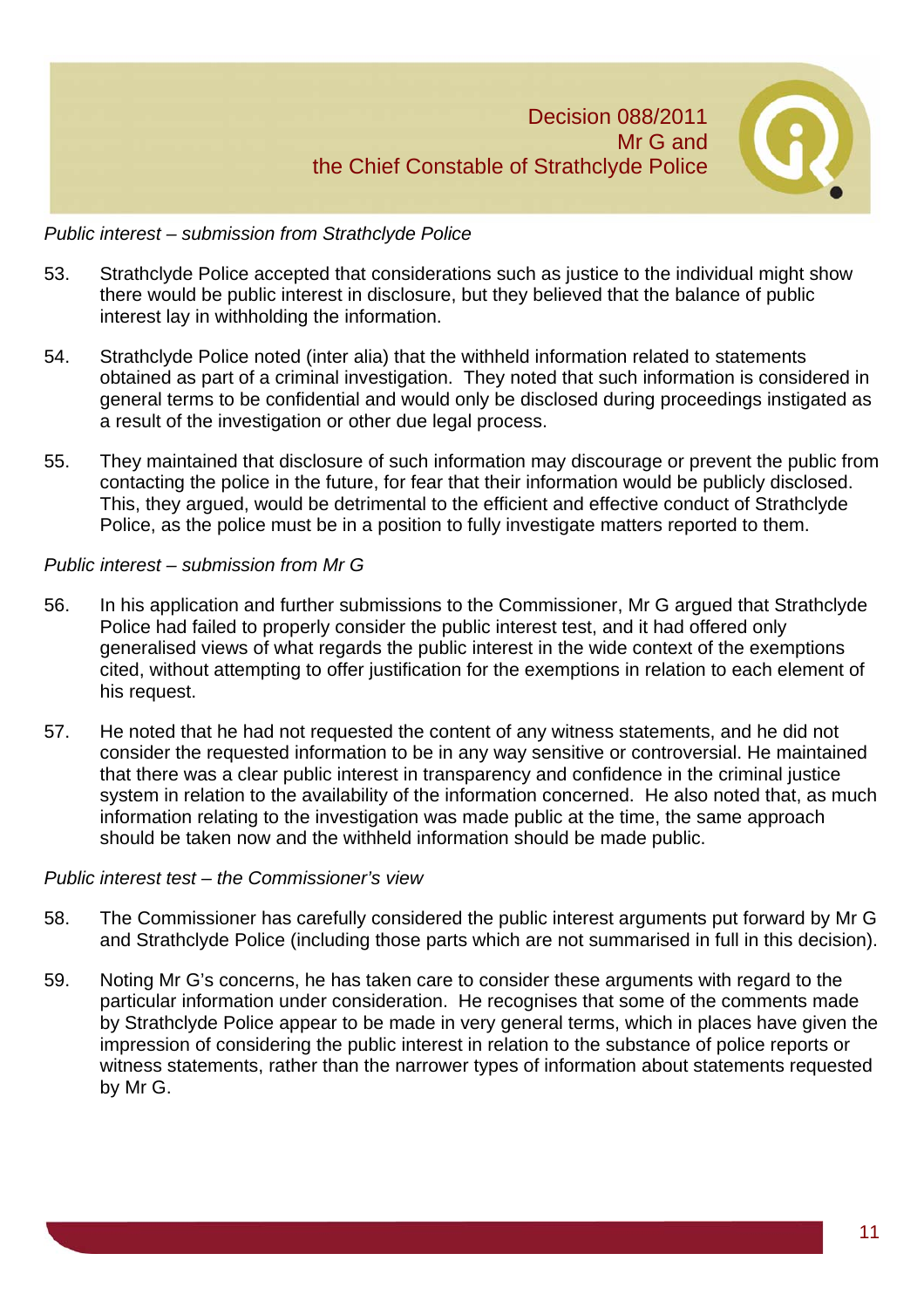

- 60. The Commissioner has also borne in mind that disclosure under FOISA is not made just to one person, but has the effect of making information publicly available. The information sought by Mr G would publicly confirm that certain named individuals had given statements in the course of a particular criminal investigation, the number of occasions on which they had done so, and the dates and times of those statements being given.
- 61. While this disclosure would not reveal the substance of their statements, it would give significant insights into their involvement (its degree and duration) in the relevant police investigation.
- 62. It should of course also be noted that each of these witnesses might well have been identified in the course of a criminal trial and, as such, their involvement in the case was made public at that time. However, while it is routine for the identities of witnesses to be made known in the course of a trial, the Commissioner recognises that public awareness of such facts will fade after those events. As a result, his view is that such previous identification as a witness should not be given significant weight as factor justifying public disclosure of information relating to their statements at a later date.
- 63. The Commissioner acknowledges and has given some weight to the general public interest identified by Mr G in transparency in the criminal justice system. This applies both generally, and in relation to the particular case to which his information request relates. He recognises that some public interest would be served by disclosure in this case, since it would aid understanding of the police investigation into the relevant case.
- 64. However, he considers there to be a stronger public interest in maintaining the exemptions contained in section 34 of FOISA in relation to the withheld information. He considers that there is very considerable public interest in ensuring that persons giving witness statements in the course of criminal investigations are able to do so on the understanding that both the fact and content of their statements are treated in confidence, except where this is disclosed in the context of judicial proceedings or related processes.
- 65. The Commissioner believes it is unquestionably and strongly in the public interest that the public remains willing to co-operate with the criminal justice system by providing witness statements and other assistance to police in the course of their investigations. He agrees with Strathclyde Police that disclosure under FOISA of the information requested by Mr G in parts iii-vi of his request would be likely undermine the confidentiality that is an understood part of police investigations, with the consequence that the public would be less willing to assist the police with future investigations.
- 66. On balance, the Commissioner finds that the public interest in maintaining the exemptions in sections 34(1)(a)(i) outweighs that in disclosure of the information withheld from Mr G. The Commissioner therefore upholds the decision of Strathclyde Police to withhold the information in question under section 34(1)(a)(i) and (b) of FOISA.
- 67. Having reached this conclusion, it is not necessary for the Commissioner to go on to consider the application of the exemptions in section 35(1)(a) and (b) of FOISA in this case.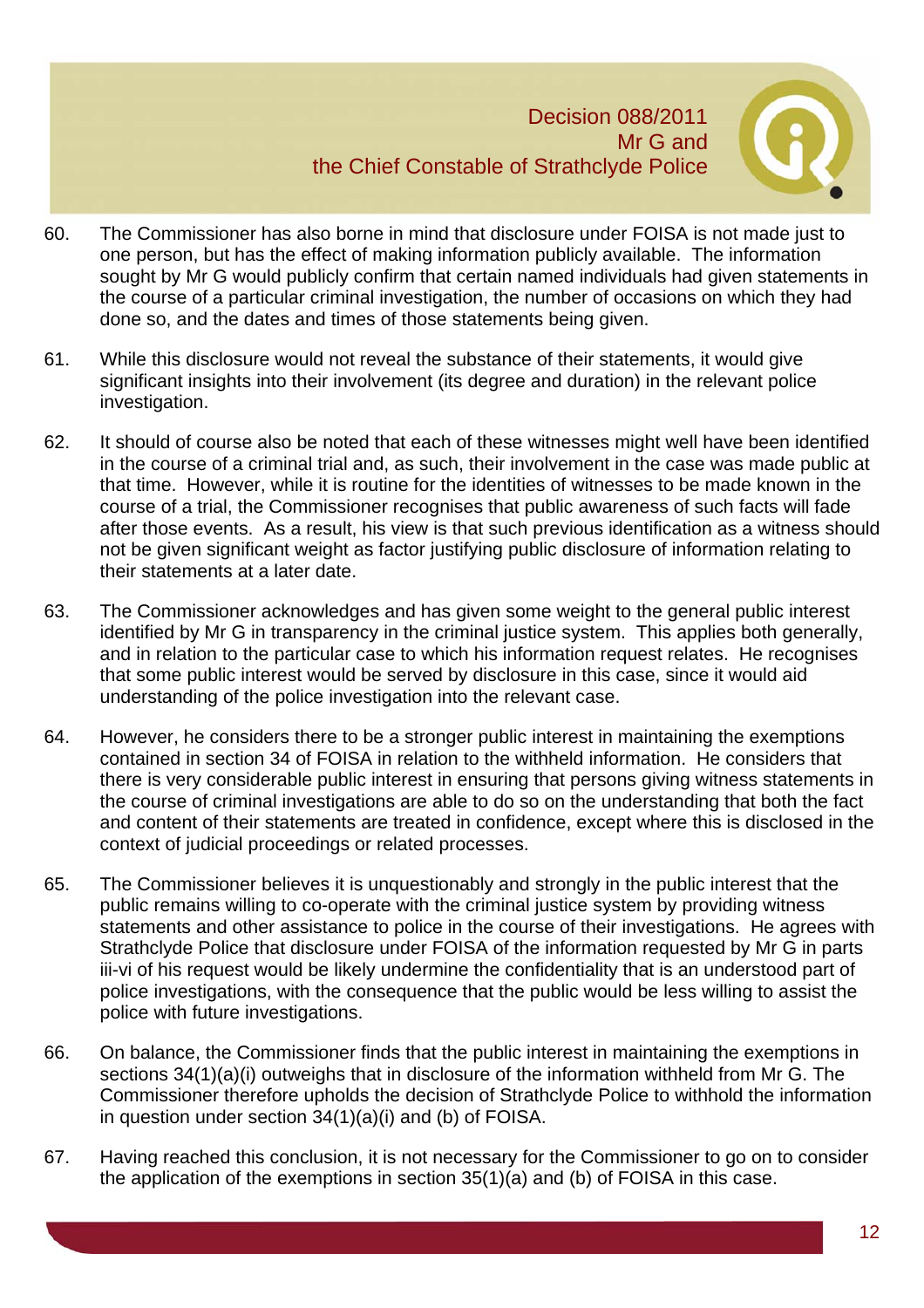

# **DECISION**

The Commissioner finds that the Chief Constable of Strathclyde Police (Strathclyde Police) partially complied with Part 1 of the Freedom of Information (Scotland) Act 2002 (FOISA) in responding to the information request made by Mr G.

The Commissioner finds that by providing the information held in relation to parts i.a and i.b of Mr G request and withholding the requested information in relation to parts iii, iv, v and vi of Mr G's request under section 34(1)(a)(i) and (b) of FOISA, Strathclyde Police complied with Part 1 and, in particular, with section 1(1). The Commissioner also finds that Strathclyde Police were entitled to notify Mr G, in terms of section 17(1) of FOISA, that they did not hold any information in relation to part i.(f) of his request

However, the Commissioner has concluded that Strathclyde Police failed to comply fully with its duty to provide reasonable advice and assistance to Mr G as required by section 15(1) of FOISA, when responding to parts a and b of his request. The Commissioner does not require any action to be taken in relation to this particular breach, since the nature and content of the advice which would have been appropriate to give has been set out in the content of this decision.

By failing to provide any response to parts i.e, ii.c and vii of Mr G's request (other than to indicate that they did not understand what information was being sought) when responding to Mr G's request for review, Strathclyde Police failed to conduct a review in line with section 21, and in particular sections 21(4) and (5), in relation to these parts of Mr G's request. In order to rectify this breach, the Commissioner requires Strathclyde Police to conduct a further review of its handling of these parts of Mr G's information request. This review should comply with the requirements of section 21(4), and Mr G should be notified of the outcome of this review in line with section 21(5) of FOISA) by Monday 27 June 2011.

# **Appeal**

Should either Mr G or Strathclyde Police wish to appeal against this decision, there is an appeal to the Court of Session on a point of law only. Any such appeal must be made within 42 days after the date of intimation of this decision notice.

**Margaret Keyse Head of Enforcement 12 May 2011**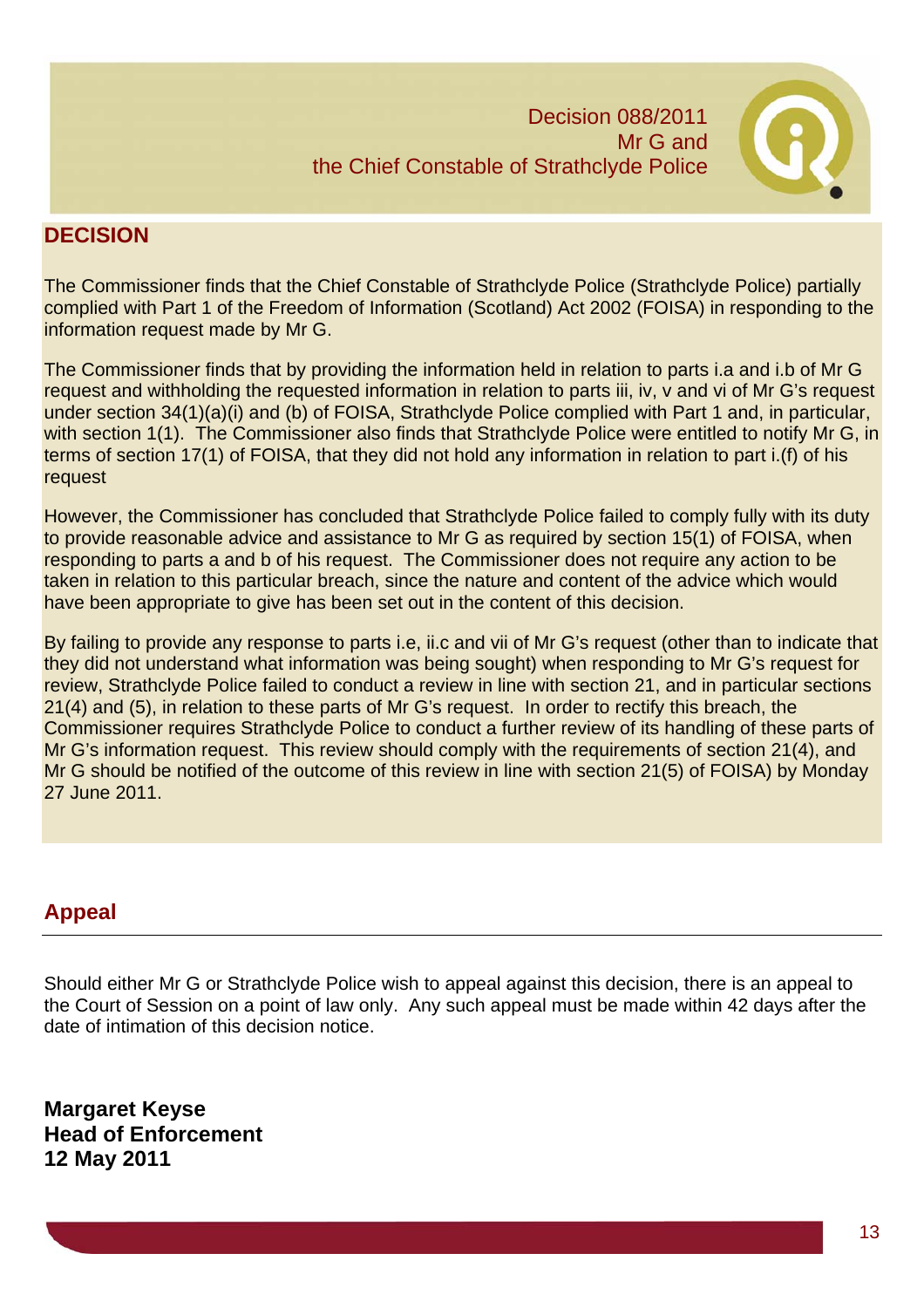

14

# **Appendix**

# Relevant statutory provisions

#### **Freedom of Information (Scotland) Act 2002**

#### **1 General entitlement**

(1) A person who requests information from a Scottish public authority which holds it is entitled to be given it by the authority.

…

- (3) If the authority  $-$ 
	- (a) requires further information in order to identify and locate the requested information; and
	- (b) has told the applicant so (specifying what the requirement for further information is),

then provided that the requirement is reasonable, the authority is not obliged to give the requested information until it has the further information.

…

…

(6) This section is subject to sections 2, 9, 12 and 14.

# **2 Effect of exemptions**

- (1) To information which is exempt information by virtue of any provision of Part 2, section 1 applies only to the extent that –
	- (a) the provision does not confer absolute exemption; and
	- (b) in all the circumstances of the case, the public interest in disclosing the information is not outweighed by that in maintaining the exemption.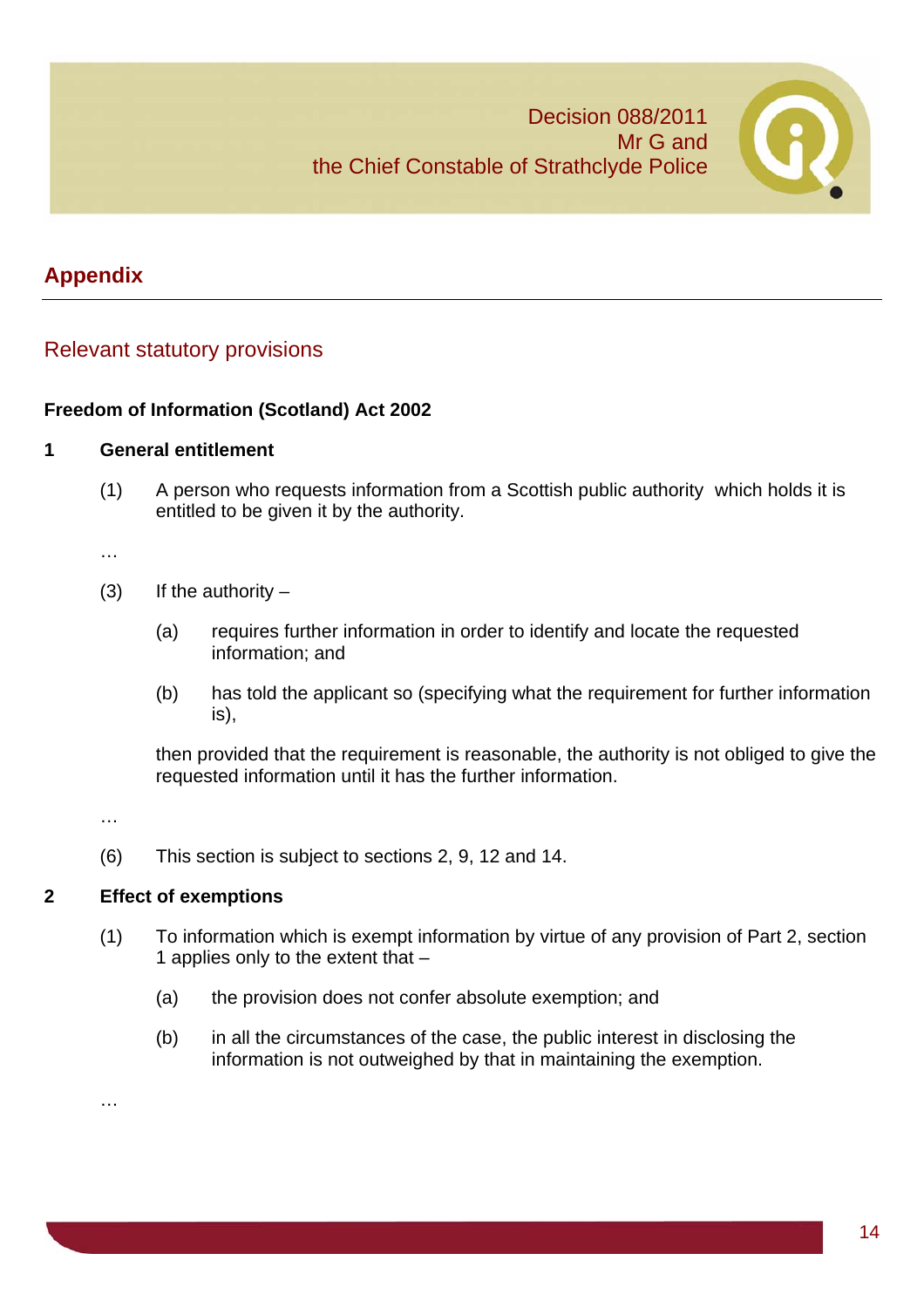

#### **15 Duty to provide advice and assistance**

(1) A Scottish public authority must, so far as it is reasonable to expect it to do so, provide advice and assistance to a person who proposes to make, or has made, a request for information to it.

…

#### **17 Notice that information is not held**

- (1) Where-
	- (a) a Scottish public authority receives a request which would require it either-
		- (i) to comply with section 1(1); or
		- (ii) to determine any question arising by virtue of paragraph (a) or (b) of section 2(1),

if it held the information to which the request relates; but

(b) the authority does not hold that information,

it must, within the time allowed by or by virtue of section 10 for complying with the request, give the applicant notice in writing that it does not hold it.

…

#### **21 Review by Scottish public authority**

- (1) Subject to subsection (2), a Scottish public authority receiving a requirement for review must (unless that requirement is withdrawn or is as mentioned in subsection (8)) comply promptly; and in any event by not later than the twentieth working day after receipt by it of the requirement.
- (4) The authority may, as respects the request for information to which the requirement relates-
	- (a) confirm a decision complained of, with or without such modifications as it considers appropriate;
	- (b) substitute for any such decision a different decision; or
	- (c) reach a decision, where the complaint is that no decision had been reached.
- (5) Within the time allowed by subsection (1) for complying with the requirement for review, the authority must give the applicant notice in writing of what it has done under subsection (4) and a statement of its reasons for so doing.